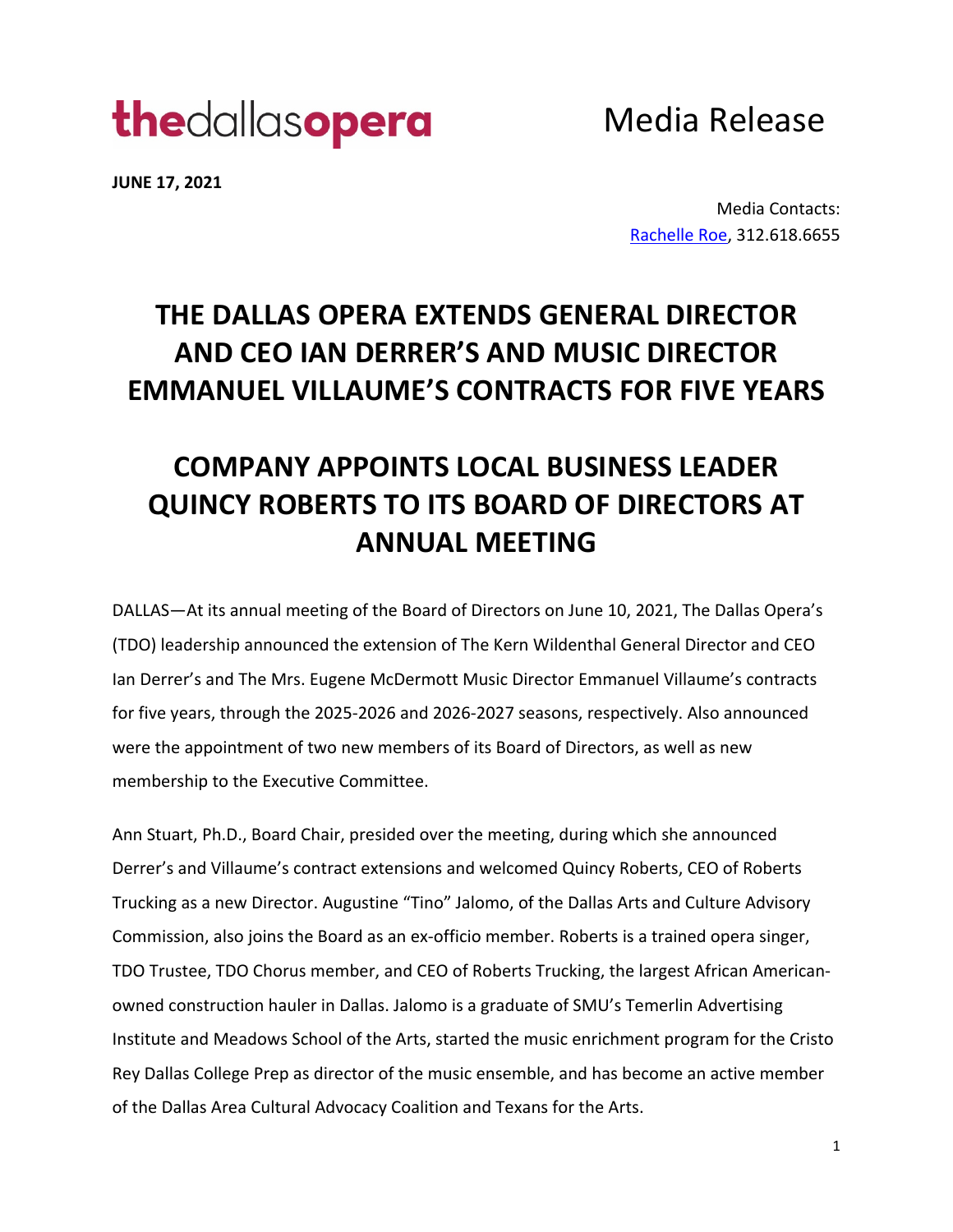Board Chair Ann Stuart praised Derrer's leadership, "Ian Derrer is a visionary and transformative leader, and has brought the Dallas Opera to new creative heights and broader audiences throughout the Dallas region during his tenure so far. It gives me great pleasure to, on behalf of the entire Board, extend his contract for five years."

"I'm delighted to announce Maestro Villaume's contract extension," said Ian Derrer, TDO's Kern Wildenthal General Director and CEO. "Over the past nine seasons, he has brought his musicality, sensitivity, and passion for our artform to Dallas, and we are simply thrilled that he will be with us for five more years. As for myself, it's a joy to lead this Company, and I am grateful to the Board for their continued faith in our partnership for the next five years."

Regarding TDO's new Board appointments, Derrer continued, "We are also grateful to Quincy and Tino for their ongoing support of The Dallas Opera, and are so pleased that they have agreed to join our Board of Directors."

Stuart added, "We are thrilled to add these talented individuals to our Board, and look forward to working with them. Both of them bring deep connection to and love for this art form, as well as a commitment to artistic excellence, community engagement and education, and DEI work. We heartily welcome them."

In addition, Alice Bass, Davis Hamlin, Geraldine "Tincy" Miller, and James R. Seitz, Jr. were named Honorary Directors, in recognition of their exhibited longstanding support of and service to the Company.

Derrer then presented TDO's annual General Director's Award to Dr. Robert Haley, Professor of Internal Medicine and Director of the Division of Epidemiology in the Internal Medicine Department at UT Southwestern Medical Center, in recognition of his outstanding efforts advising TDO on testing and safety protocols during the pandemic.

The Executive Committee welcomes three new members—Cynthia Floyd, Linda VanSickle Smith, and Martha Wells—and now comprises 19 individuals with staggered term dates.

 $~\sim$   $\sim$   $\sim$ 

2